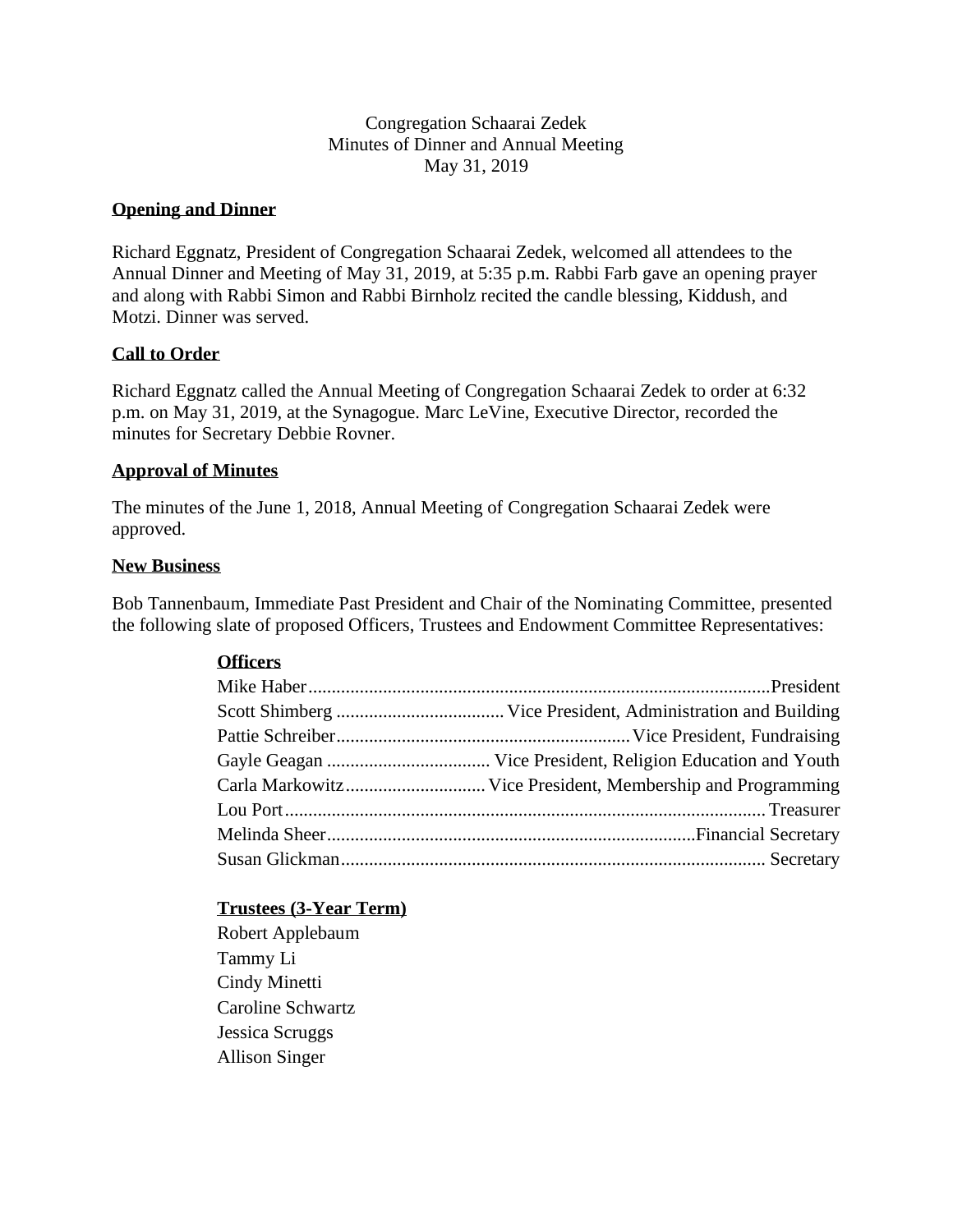**Trustees (2-Year Term)** Mike Brodsky Alex Warren

**Trustees (1-Year Term)** Dan Singer

# **Endowment Committee Representatives (2-Year Term)**

Mark Carron Mark Miller

A motion was made and duly seconded to approve this slate. A vote to approve the slate was taken and passed unanimously. Bob Tannenbaum then thanked the members of the Nominating Committee for their service.

### **Recognition and Announcements**

Richard Eggnatz recognized all of the outgoing Officers, Trustees, and Representatives as set forth below:

# **OUTGOING**

### **Trustees**

Michelle Feldman Beth Gemunder Geoff Gluck Michelle Fleeter-Miller Ros Miller Ally Zamore

# **Endowment Committee Representatives**

Lynne Merriam Jeff Seligsohn

# **Past President Board Representative**

# **INCOMING OUTGOING**

Andy Titen Maril Jacobs Joan Wadler Mark Wolfson